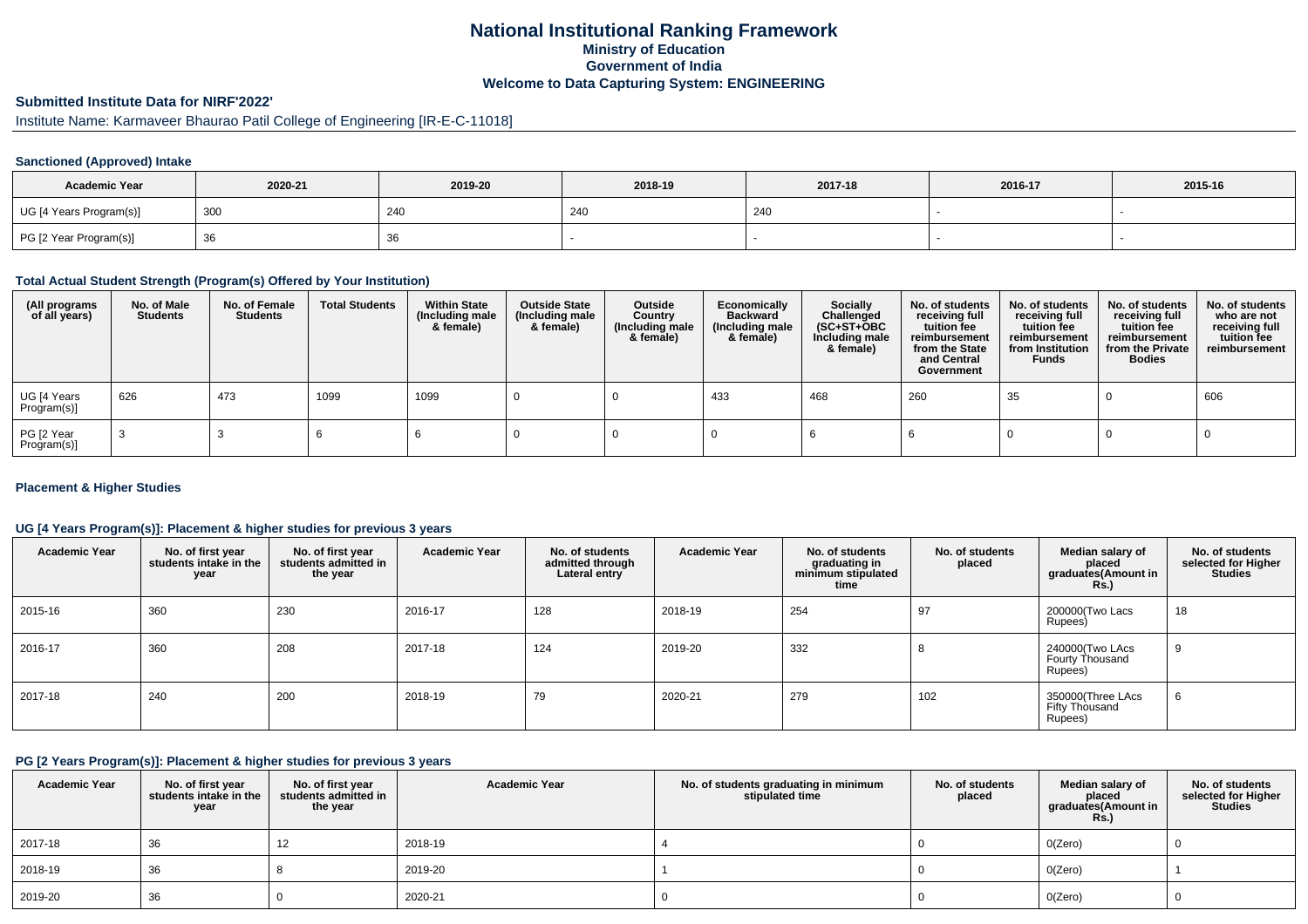#### **Ph.D Student Details**

| Ph.D (Student pursuing doctoral program till 2020-21 Students admitted in the academic year 2020-21 should not be entered here.) |                                                            |         |         |  |  |  |  |
|----------------------------------------------------------------------------------------------------------------------------------|------------------------------------------------------------|---------|---------|--|--|--|--|
| <b>Total Students</b>                                                                                                            |                                                            |         |         |  |  |  |  |
| Full Time                                                                                                                        |                                                            |         |         |  |  |  |  |
| Part Time                                                                                                                        |                                                            |         |         |  |  |  |  |
|                                                                                                                                  | No. of Ph.D students graduated (including Integrated Ph.D) |         |         |  |  |  |  |
|                                                                                                                                  | 2020-21                                                    | 2019-20 | 2018-19 |  |  |  |  |
| Full Time                                                                                                                        |                                                            |         |         |  |  |  |  |
| Part Time                                                                                                                        |                                                            |         |         |  |  |  |  |

## **Financial Resources: Utilised Amount for the Capital expenditure for previous 3 years**

| <b>Academic Year</b>                                                                                                                                                                      | 2020-21                                                                                              | 2019-20                                                                            | 2018-19                                                                    |  |  |  |  |  |  |  |
|-------------------------------------------------------------------------------------------------------------------------------------------------------------------------------------------|------------------------------------------------------------------------------------------------------|------------------------------------------------------------------------------------|----------------------------------------------------------------------------|--|--|--|--|--|--|--|
|                                                                                                                                                                                           | <b>Utilised Amount</b>                                                                               | <b>Utilised Amount</b>                                                             | <b>Utilised Amount</b>                                                     |  |  |  |  |  |  |  |
|                                                                                                                                                                                           | Annual Capital Expenditure on Academic Activities and Resources (excluding expenditure on buildings) |                                                                                    |                                                                            |  |  |  |  |  |  |  |
| Library (Books, Journals and e-Resources only)                                                                                                                                            | 192359 (ONE LAKH NINETY TWO THOUSAND THREE<br>HUNDRED AND FIFTY NINE ONLY)                           | 179804 (ONE LAKH SEVENTY NINE THOUSAND EIGHT<br>HUNDRED AND FOUR ONLY)             | 321762 (THREE LAKH TWENTY ONE THOUSAND SEVEN<br>HUNDRED SIXTY TWO ONLY)    |  |  |  |  |  |  |  |
| New Equipment and software for Laboratories                                                                                                                                               | 694823 (SIX LAKH NINETY FOUR THOUSAND EIGHT<br>HUNDRED AND TWENTY THREE ONLY)                        | 1333927 (THIRTEEN LAKH THIRTYTHREE THOUSAND<br>NINE HUNDRED AND TWENTY SEVEN ONLY) | 922995 (NINE LAKH TWENTY TWO THOUSAND NINE<br>HUNDRED NINETY FIVE ONY)     |  |  |  |  |  |  |  |
| <b>Engineering Workshops</b>                                                                                                                                                              | $0$ (ZERO)                                                                                           | 14698 (FOURTEEN THOUSAND SIX HUNDRED AND<br>NINETY EIGHT ONLY)                     | 0 (ZERO)                                                                   |  |  |  |  |  |  |  |
| Other expenditure on creation of Capital Assets (For setting up<br>classrooms, seminar hall, conference hall, library, Lab, Engg<br>workshops excluding expenditure on Land and Building) | 587264 (FIVE LAKH EIGHTY SEVEN THOUSAND TWO<br>HUNDRED AND SIXTY FOUR ONLY)                          | 4146822 (FOURTY ONE LAKH FOURTY SIX THOUSAND<br>EIGHT HUNDRED AND TWENTY TWO ONLY) | 431639 (FOUR LAKH THIRTY ONE THOUSAND SIX<br>HUNDRED AND THIRTY NINE ONLY) |  |  |  |  |  |  |  |

# **Financial Resources: Utilised Amount for the Operational expenditure for previous 3 years**

| Academic Year                                                                                                                     | 2020-21                                         | 2019-20                                           | 2018-19                                     |  |  |  |  |  |  |
|-----------------------------------------------------------------------------------------------------------------------------------|-------------------------------------------------|---------------------------------------------------|---------------------------------------------|--|--|--|--|--|--|
|                                                                                                                                   | <b>Utilised Amount</b>                          | <b>Utilised Amount</b>                            | <b>Utilised Amount</b>                      |  |  |  |  |  |  |
| <b>Annual Operational Expenditure</b>                                                                                             |                                                 |                                                   |                                             |  |  |  |  |  |  |
| Salaries (Teaching and Non Teaching staff)                                                                                        | 80917324 (EIGHT CRORE NINE LAKH SEVENTEEN       | 91739108 (NINE CRORE SEVENTEEN LAKH THIRTY NINE   | 90456996 (NINE CRORE FOUR LAKH FIFTY SIX    |  |  |  |  |  |  |
|                                                                                                                                   | THOUSAND THREE HUNDRED AND TWENTY FOUR ONLY)    | THOUSAND ONE HUNDRED AND EIGHT ONLY)              | THOUSAND NINE HUNDRED AND NINETY SIX ONLY)  |  |  |  |  |  |  |
| Maintenance of Academic Infrastructure or consumables and                                                                         | 9033311 (NINETY LAKH THIRTY THREE THOUSAN THREE | 19880511 (ONE CRORE NINETY EIGHT LAKH EIGHTY      | 13206666 (ONE CRORE THIRTY TWO LAKH SIX     |  |  |  |  |  |  |
| other running expenditures(excluding maintenance of hostels<br>and allied services, rent of the building, depreciation cost, etc) | HUNDRED AND ELEVEN ONLY)                        | THOUSAND FIVE HUNDRED AND ELEVEN)                 | THOUSAND SIX HUNDRED AND SIXTY SIX ONLY)    |  |  |  |  |  |  |
| Seminars/Conferences/Workshops                                                                                                    | 86957 (EIGHTY SIX THOUSAND NINE HUNDRED AND     | 151056 (ONE LAKH FIFTY ONE THOUSAND AND FIFTY SIX | 72646 (SEVENTY TWO THOUSAND SIX HUNDRED AND |  |  |  |  |  |  |
|                                                                                                                                   | FIFTY SEVEN ONLY)                               | ONLY)                                             | <b>FORTY SIX ONLY)</b>                      |  |  |  |  |  |  |

**IPR**

| Calendar year            | 2020 | 2019 | 2018 |
|--------------------------|------|------|------|
| No. of Patents Published |      |      |      |
| No. of Patents Granted   |      |      |      |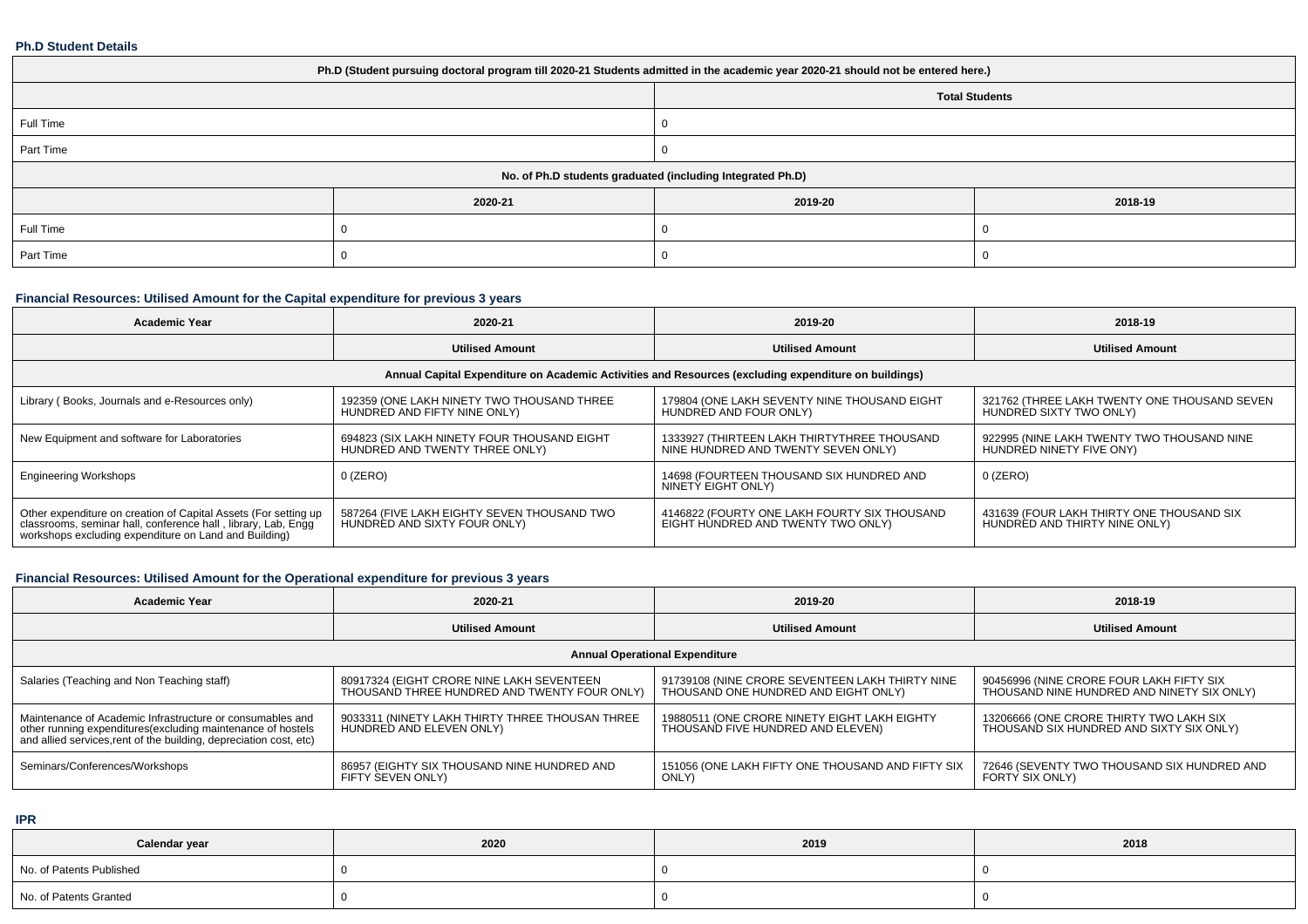## **Sponsored Research Details**

| <b>Financial Year</b>                    | 2020-21 | 2019-20                                | 2018-19                               |
|------------------------------------------|---------|----------------------------------------|---------------------------------------|
| Total no. of Sponsored Projects          |         | د، ا                                   | 33                                    |
| Total no. of Funding Agencies            |         |                                        |                                       |
| Total Amount Received (Amount in Rupees) |         | 380000                                 | 750000                                |
| Amount Received in Words                 | Zero    | THREE LAKH EIGHTY THOUSAND RUPEES ONLY | SEVEN LAKH FIFTY THOUSAND RUPEES ONLY |

## **Consultancy Project Details**

| <b>Financial Year</b>                    | 2020-21                                                                    | 2019-20                                                             | 2018-19                                                                 |
|------------------------------------------|----------------------------------------------------------------------------|---------------------------------------------------------------------|-------------------------------------------------------------------------|
| Total no. of Consultancy Projects        | 235                                                                        | 458                                                                 | 402                                                                     |
| Total no. of Client Organizations        | 106                                                                        | 298                                                                 | 155                                                                     |
| Total Amount Received (Amount in Rupees) | 5344687                                                                    | 2718850                                                             | 2818267                                                                 |
| Amount Received in Words                 | FIFTY THREE LAKH FOURTY FOUR THOUSAND SIX<br>HUNDRED AND EIGHTY SEVEN ONLY | TWENTY SEVEN LAKH EIGHTEEN THOUSAND EIGHT<br>HUNDRED AND FIFTY ONLY | TWENTY EIGHT LAKH EIGHTEEN THOUSAND TWO<br>HUNDRED AND SIXTY SEVEN ONLY |

## **PCS Facilities: Facilities of physically challenged students**

| 1. Do your institution buildings have Lifts/Ramps?                                                                                                         | Yes, more than 80% of the buildings |
|------------------------------------------------------------------------------------------------------------------------------------------------------------|-------------------------------------|
| 2. Do your institution have provision for walking aids, including wheelchairs and transportation from one building to another for<br>handicapped students? | Yes                                 |
| 3. Do your institution buildings have specially designed toilets for handicapped students?                                                                 | Yes, more than 60% of the buildings |

### **Faculty Details**

| Srno           | Name                                                  | Age | Designation                                         | Gender | Qualification | <b>Experience (In</b><br>Months) | <b>Currently working</b><br>with institution? | <b>Joining Date</b> | <b>Leaving Date</b> | <b>Association type</b> |
|----------------|-------------------------------------------------------|-----|-----------------------------------------------------|--------|---------------|----------------------------------|-----------------------------------------------|---------------------|---------------------|-------------------------|
|                | DR ATTAR<br>ABDULRASHID<br><b>CHAND</b>               | 51  | Dean / Principal /<br>Director / Vice<br>Chancellor | Male   | Ph.D          | 288                              | Yes                                           | 07-03-2019          | $\sim$              | Regular                 |
| $\overline{2}$ | DR GODBOLE<br><b>BHALCHANDRA</b><br><b>BALKRISHNA</b> | 59  | Associate Professor                                 | Male   | Ph.D          | 420                              | Yes                                           | 16-07-1992          | $\sim$              | Regular                 |
| 3              | DR MANDAVE<br><b>HEMANT</b><br>ANANDRAO               | 56  | Associate Professor                                 | Male   | Ph.D          | 432                              | Yes                                           | 05-09-1986          | $\sim$              | Regular                 |
| $\overline{4}$ | <b>PROF</b><br><b>DEGAONKAR</b><br>ARUN BAPURAO       | 57  | Associate Professor                                 | Male   | M.E.          | 384                              | Yes                                           | 16-07-1992          | $\sim$              | Regular                 |
| 5              | DR SAYYAD<br>SHABINA GULAM<br>AHMED                   | 44  | Associate Professor                                 | Female | Ph.D          | 216                              | Yes                                           | 09-01-2004          | $\sim$              | Regular                 |
| 6              | DR ALDAR DILIP<br><b>SAMPATI</b>                      | 42  | Associate Professor                                 | Male   | Ph.D          | 192                              | Yes                                           | 30-06-2005          | $\sim$              | Regular                 |
| $\overline{7}$ | PROF DEVI<br>DHANANJAY<br><b>BHAGAWANDAS</b>          | 57  | Associate Professor                                 | Male   | M.Tech        | 408                              | Yes                                           | 05-09-1989          | $\sim$              | Regular                 |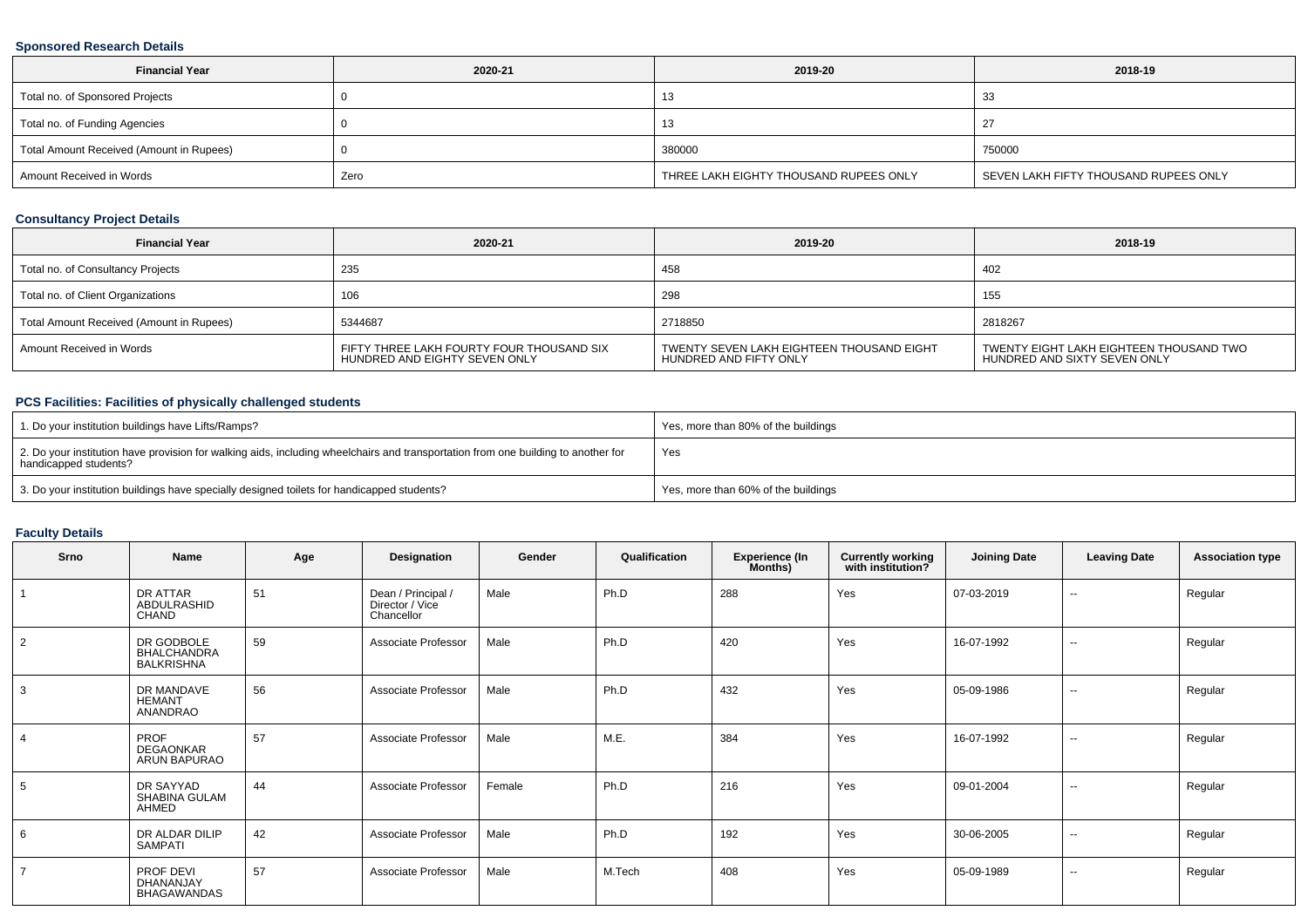| 8  | PROF PATIL<br>NAGENDRA<br><b>KRISHNA</b>            | 57 | Associate Professor        | Male   | M.E.   | 420 | Yes | 12-01-1987 | $\overline{\phantom{a}}$ | Regular |
|----|-----------------------------------------------------|----|----------------------------|--------|--------|-----|-----|------------|--------------------------|---------|
| 9  | PROF NANAWARE<br>JALINDAR<br>DADASAHEB              | 55 | Associate Professor        | Male   | M.E.   | 384 | Yes | 08-09-1989 | $\mathbf{u}$             | Regular |
| 10 | PROF SHIVDAS<br>SUNIL SAKHARAM                      | 55 | Associate Professor        | Male   | M.E.   | 396 | Yes | 26-09-1989 | $\sim$                   | Regular |
| 11 | DR PATIL SUHAS<br>SHIVLAL                           | 57 | Associate Professor        | Male   | Ph.D   | 372 | Yes | 21-11-1991 | $\mathbf{u}$             | Regular |
| 12 | PROF SHINGATE<br><b>VIJAY SHIVAJI</b>               | 56 | Associate Professor        | Male   | M.E.   | 408 | Yes | 01-01-1988 | $\mathbf{u}$             | Regular |
| 13 | DR KANASE<br>YUVRAJ<br><b>KRISHNARAO</b>            | 53 | Associate Professor        | Male   | Ph.D   | 372 | Yes | 01-02-1991 | $\sim$                   | Regular |
| 14 | PROF MRS<br>KARNADE<br><b>USHARANI VIKRAM</b>       | 43 | <b>Assistant Professor</b> | Female | M.E.   | 240 | Yes | 16-01-2002 | $-$                      | Regular |
| 15 | PROF PISAL ANIL<br><b>BALKRISHNA</b>                | 56 | Associate Professor        | Male   | B.E    | 333 | Yes | 01-10-1993 | $\overline{\phantom{a}}$ | Regular |
| 16 | <b>PROF MRS</b><br>SHINDE MINAKSHI<br><b>YUVRAJ</b> | 46 | <b>Assistant Professor</b> | Female | M.E.   | 233 | Yes | 18-02-2002 | $\overline{\phantom{a}}$ | Regular |
| 17 | PROF SHELAR<br>AJAY BABURAO                         | 48 | <b>Assistant Professor</b> | Male   | M.E.   | 229 | Yes | 15-06-2002 | $\overline{\phantom{a}}$ | Regular |
| 18 | PROF MAHADAR<br>AMOL ARUN                           | 41 | <b>Assistant Professor</b> | Male   | M.E.   | 216 | Yes | 08-01-2004 | $\overline{\phantom{a}}$ | Regular |
| 19 | DR JADHAV<br>PRAVIN LAXMAN                          | 41 | <b>Assistant Professor</b> | Male   | Ph.D   | 216 | Yes | 09-01-2004 | $\overline{\phantom{a}}$ | Regular |
| 20 | DR NIPANIKAR<br><b>SURESH</b><br><b>RAMCHANDRA</b>  | 41 | Assistant Professor        | Male   | Ph.D   | 216 | Yes | 09-01-2004 | $\overline{\phantom{a}}$ | Regular |
| 21 | PROF MRS BALLAL<br><b>SUNITA RAJESH</b>             | 40 | Assistant Professor        | Female | M.Sc.  | 216 | Yes | 12-01-2004 | $\overline{\phantom{a}}$ | Regular |
| 22 | PROF MRS<br><b>GHATGE DIPALI</b><br>DAYANAND        | 38 | <b>Assistant Professor</b> | Female | M.E.   | 192 | Yes | 30-06-2005 | $\mathbf{u}$             | Regular |
| 23 | PROF RATHOD<br><b>MANOJ NAMDEO</b>                  | 42 | Assistant Professor        | Male   | M.E.   | 192 | Yes | 30-06-2005 | $\sim$                   | Regular |
| 24 | PROF DANGAT<br><b>GANESH DHONDU</b>                 | 39 | <b>Assistant Professor</b> | Male   | M.E.   | 192 | Yes | 27-08-2005 | $\mathbf{u}$             | Regular |
| 25 | PROF PATIL<br>SHARADCHANDRA<br><b>SHRIKANT</b>      | 42 | <b>Assistant Professor</b> | Male   | M.E.   | 192 | Yes | 27-08-2005 | $\sim$                   | Regular |
| 26 | PROF UCHALE<br><b>BHAGWAT</b><br><b>SHANKAR</b>     | 38 | <b>Assistant Professor</b> | Male   | M.Tech | 192 | Yes | 31-08-2005 | $\mathbf{u}$             | Regular |
| 27 | PROF MRS ULMEK<br><b>ARCHANA NITIN</b>              | 39 | Assistant Professor        | Female | M.Tech | 168 | Yes | 27-06-2007 | $\sim$                   | Regular |
| 28 | PROF MRS MANE<br><b>SUNITA VIJAY</b>                | 44 | <b>Assistant Professor</b> | Female | M.E.   | 168 | Yes | 02-07-2007 | $\sim$                   | Regular |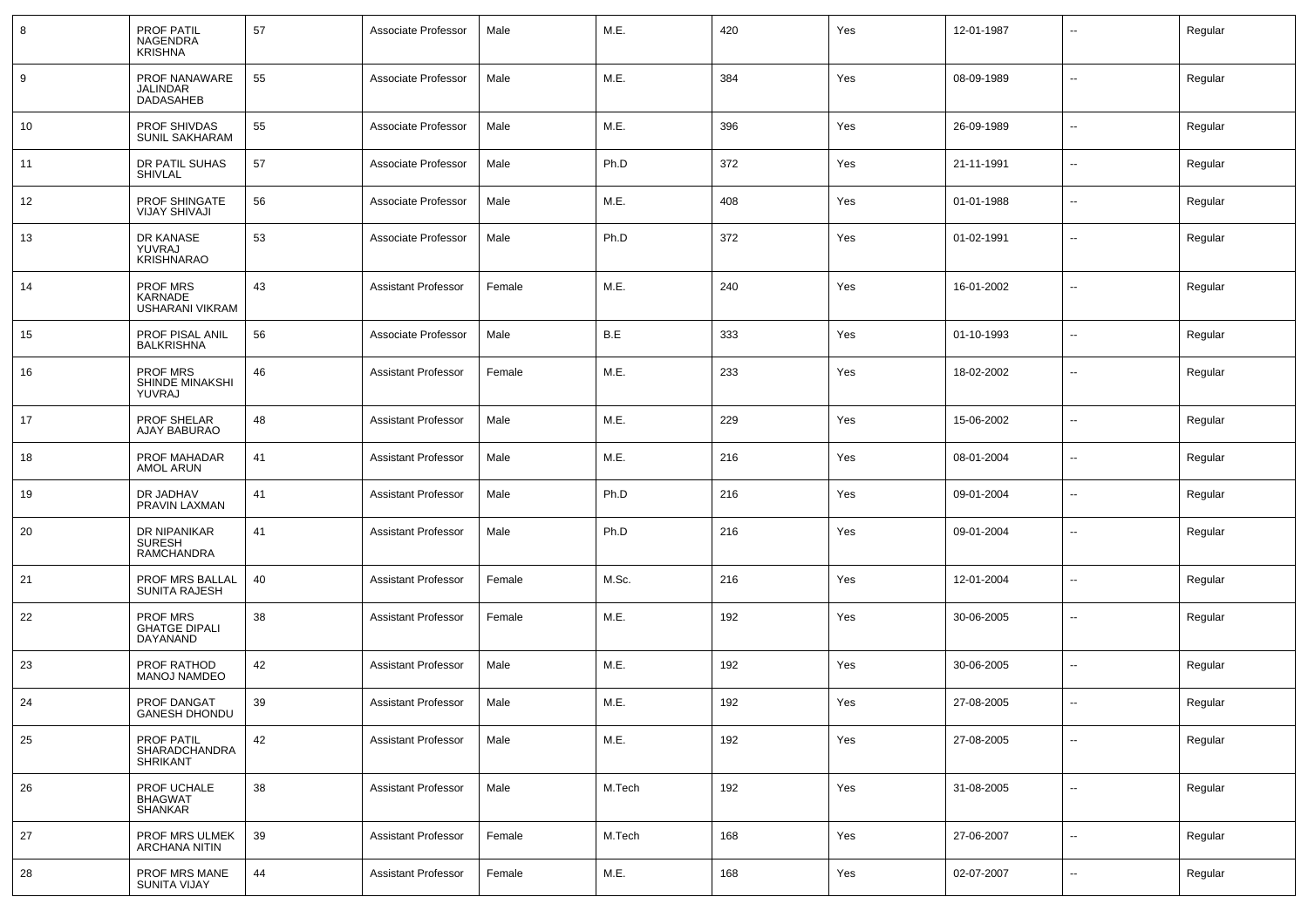| 29 | PROF MALVADE<br>NIKET VISHNU                               | 38 | <b>Assistant Professor</b> | Male   | M.E.   | 168 | Yes | 01-01-2008 |                          | Regular |
|----|------------------------------------------------------------|----|----------------------------|--------|--------|-----|-----|------------|--------------------------|---------|
| 30 | PROF KADAM<br><b>DIGVIJAYSING</b><br><b>BHASKARRAO</b>     | 37 | <b>Assistant Professor</b> | Male   | M.Tech | 132 | Yes | 05-06-2010 | --                       | Regular |
| 31 | DR TAPASE<br>ANAND BAJRANG                                 | 35 | <b>Assistant Professor</b> | Male   | Ph.D   | 132 | Yes | 09-06-2010 | Ξ.                       | Regular |
| 32 | PROF DESAI<br><b>SHITALKUMAR</b><br><b>BHUPAL</b>          | 41 | <b>Assistant Professor</b> | Male   | M.E.   | 132 | Yes | 09-06-2010 | $\overline{\phantom{a}}$ | Regular |
| 33 | <b>PROF SHAIKH</b><br>AMIR MUSTAFA                         | 42 | <b>Assistant Professor</b> | Male   | M.E.   | 132 | Yes | 10-06-2010 | $\sim$                   | Regular |
| 34 | PROF GHATGE<br>DAYANAND<br>ANANDA                          | 43 | <b>Assistant Professor</b> | Male   | M.E.   | 132 | Yes | 11-06-2010 | $\sim$                   | Regular |
| 35 | <b>PROF MRS</b><br>SAYYAD<br><b>TARANNUM</b><br>JALALUDDIN | 41 | <b>Assistant Professor</b> | Female | M.E.   | 132 | Yes | 09-02-2011 | --                       | Regular |
| 36 | <b>PROF PAWAR</b><br><b>DILIP</b><br><b>KRISHNARAO</b>     | 60 | Associate Professor        | Male   | MP.Ed. | 333 | No  | 21-06-1993 | 31-03-2021               | Regular |
| 37 | PROF MRS<br>THORAT ROOPA<br><b>ASHOK</b>                   | 61 | Associate Professor        | Female | M.E.   | 328 | No  | 18-08-1992 | 31-12-2019               | Regular |
| 38 | PROF MANE<br>SAMBHAJI<br><b>SHANKARRAO</b>                 | 61 | Associate Professor        | Male   | B.E    | 435 | No  | 20-01-1984 | 30-04-2020               | Regular |
| 39 | PROF DEVI RAJAN<br>JAGANNATH                               | 61 | Associate Professor        | Male   | M.E.   | 417 | No  | 17-08-1985 | 31-05-2020               | Regular |
| 40 | PROF BONDE<br>SANJEV DEORAOJI                              | 60 | Associate Professor        | Male   | M.E.   | 422 | No  | 16-08-1985 | 31-10-2020               | Regular |
| 41 | PROF RASAL<br><b>SWATI ASHOK</b>                           | 30 | <b>Assistant Professor</b> | Female | M.E.   | 108 | Yes | 01-10-2020 | $\sim$                   | Regular |
| 42 | PROF JAGDALE<br><b>SWATI</b><br>BHAGAWANRAO                | 46 | <b>Assistant Professor</b> | Female | M.E.   | 96  | Yes | 01-10-2020 | $\sim$                   | Regular |
| 43 | PROF SHEDGE<br>HRISHIKESH<br><b>NANDKUMAR</b>              | 30 | <b>Assistant Professor</b> | Male   | M.Tech | 33  | Yes | 01-10-2020 | --                       | Regular |
| 44 | PROF KHARGE<br>AMOL<br><b>BINDUMADHAV</b>                  | 31 | <b>Assistant Professor</b> | Male   | M.E.   | 72  | Yes | 22-02-2021 | --                       | Regular |
| 45 | PROF PATIL<br>PRANALI<br>PRAKASHRAO                        | 27 | <b>Assistant Professor</b> | Female | M.E.   | 33  | Yes | 19-10-2020 | Ξ.                       | Regular |
| 46 | PRO JADHAV<br>SAYALI<br><b>MADHUKAR</b>                    | 31 | <b>Assistant Professor</b> | Female | M.E.   | 48  | Yes | 01-02-2021 | $\overline{a}$           | Regular |
| 47 | PROF TAPASE<br>RAJASHREE<br><b>BAJARANG</b>                | 39 | <b>Assistant Professor</b> | Female | M.E.   | 48  | Yes | 01-10-2020 | $\sim$                   | Regular |